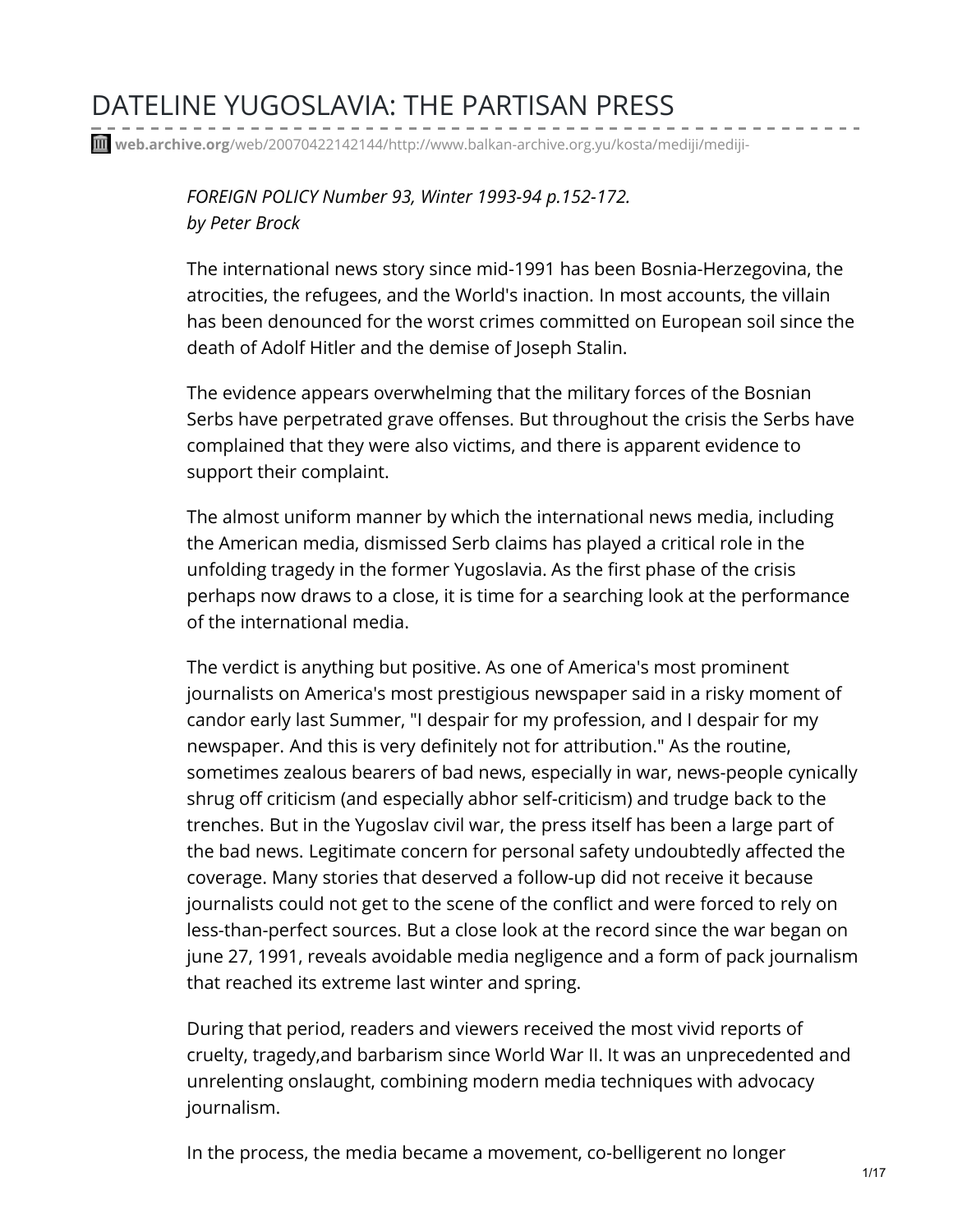disguised as noncombatant and nonpartisan. News was outfitted in its full battle dress of bold head-lines, multipage spreads of gory photographs, and gruesome video footage. The clear purpose was to force governments to intervene militarily. The effect was compelling, but was the picture complete?

In fact, the mistakes were blatant:

- street scenes of ravaged Vukovar in 1991 were later depicted as combat footage from minimally damaged Dubrovnik on Western television networks.

- the August 17, 1992, Time cover photo, taken from a British television report, showed a smiling, shiftless, skeletal man who was described as being among "Muslim prisoners in a Serbian detention camp." In fact, the man was a Serb - Slobodan Konjevic, 37, who, along with his brother Zoran, 41, had been arrested and confined on charges of looting. Konjevic, more dramatically emaciated that others who wore shirts in the picture, had suffered from tuberculosis for 10 years, said his sister in Vienna, who later identified her brothers in the picture.

- the 1992 BBC filming of an ailing, elderly "Bosnian Muslim prisoner-ofwar in a Serb concentration camp" resulted in his later identification by relatives as retired Yugoslav army officer Branko Velec, a Bosnian Serb held in a Muslim detention camp.

- among wounded "Muslim toddlers and infants" aboard a Sarajevo bus hit by sniper fire in August 1992 were a number of Serb children - a fact revealed much later. One of the children who died in the incident was identified at the funeral as Muslim by television reporters. But the unmistakable Serbian Orthodox funeral ritual told a different story.

- in its January 4, 1993, issue, "Newsweek" published a photo of several bodies with accompanying story that began: "Is there any way to stop Serbian atrocities in Bosnia?" The photo was actually of Serb victims, including one clearly recognizable man wearing a red coat. The photo, with the same man in his red coat is identical to a scene in television footage from Vukovar a year earlier.

- CNN aired reports in March and May 1993 from the scenes of massacres of 14 Muslims and then 10 Muslims who were supposedly killed by Serbs. The victims later turned out to be Serbs. There was no correction.

- in early August 1993, a photo caption in "The New York Times" described a Croat woman from Posusje grieving for a son killed in recent Serb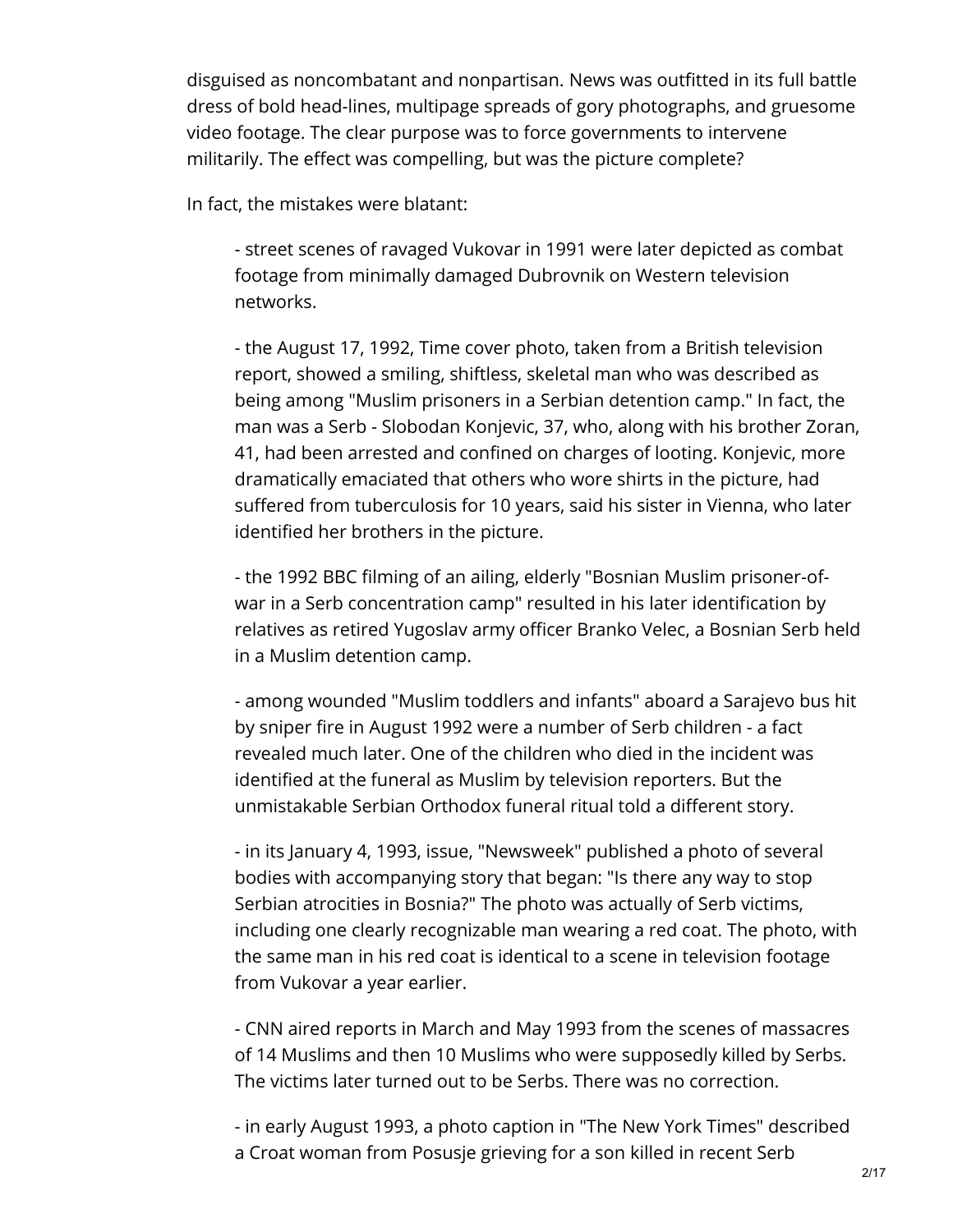attacks. In fact, the Croat village of Posusje, in Bosnia near the Dalmatian coast, had been the scene of bloody fighting between Muslims and Croats that had caused 34 Bosnian Croat deaths, including the son of the woman in the photo.

By early 1993, several major news organizations appeared to be determined to use their reporting to generate the political pressure needed to force U.S. military intervention. In testing the effects of their stories, U.S. networks and publications conducted numerous polls during the Yugoslav civil war. But no matter how pollsters sculpted their questions, majorities of public opinion remained stubbornly opposed to all forms of armed intervention. Finally, on August 11, an ABC news - "Washington Post" poll said that six out of ten Americans supported allied "air strikes against Bosnian Serb forces who are attacking the Bosnian capital of Sarajevo." The poll also showed that Americans overwhelmingly rejected air strikes by the United States, "if the European allies do not agree to participate." But the poll sought no objective opinions about Bosnian government forces who, according to many credible reports, frequently fired on their own positions and people in Sarajevo and manipulated artillery attacks elsewhere in Bosnia for public relations and other purposes. A "Washington Post" spokeswoman said opinions were not asked about that because pollsters were "not sure the public would understand it." Also, she said, there "was not enough space" for other questions in the poll's format. In May 1993, United Nations Secretary-General Boutros Boutros-Ghali chided the media for breaking the first commandment of objectivity as he addressed CNN's fourth world report contributors conference in Atlanta: "Today, the media do not simply report the news. Television has become a part of the events it covers. It has changed the way the world reacts to crisis." Boutros-Ghali accurately described the routine and consequence of coverage of the Yugoslav civil war: "Public emotion becomes so intense that United Nations work is undermined. On television, the problem may become simplified, and exaggerated."

Three months earlier, several high-ranking U.N. officials in Belgrade, usually reserved in their criticisms, privately shared confidences from journalistsverified during subsequent interviews in Belgrade with the correspondents themselves. The correspondents reported that they had met obstructions from editors. They told of stories changed without consultation and in some cases totally revised to coincide with the pack journalist bias that prevailed in Western news bureaus.

"The American press has become very partisan and anti-Serbian. They are very selective and manipulative with the information they use," said one U.N. official. "The reporters here have had their own wars with their editors. It was driving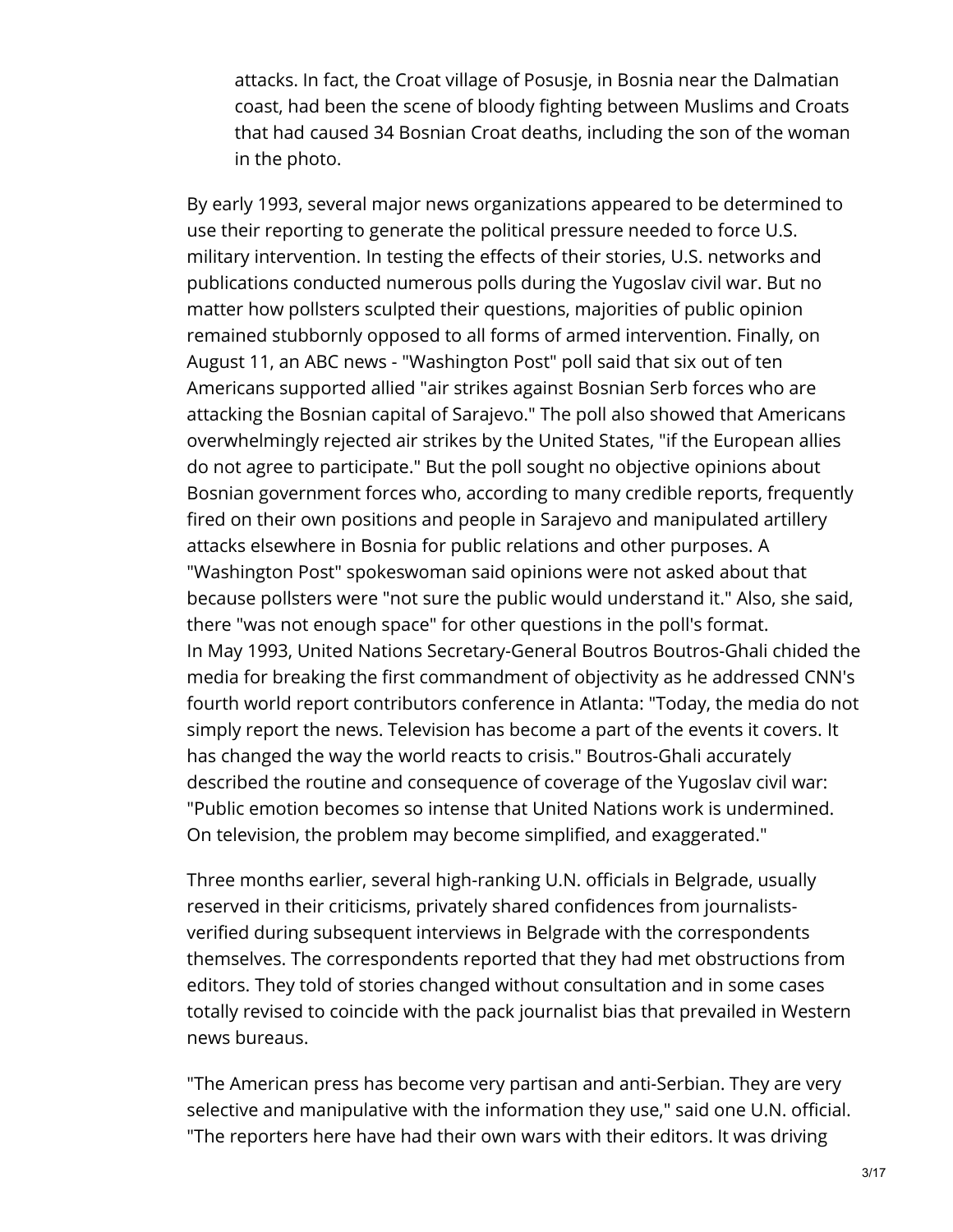one literally crazy until she demanded to be transferred."

"I've worked with the press for a long time, and I have never seen so much lack of professionalism and ethnics in the press," and another, "Especially by the American press, there is an extremely hostile style of reporting." "A kind of nihilism has been established," said yet another U.N. official.

"I was shocked when a relative read a story to me over the telephone," added an American correspondent in Belgrade. "My byline was on top of the story, but I couldn't recognize anything else." Another reporter in Belgrade, previously singled out by one group of Serbian-Americans as especially one-sided, said he had argued with his editors at the New York Times until "they finally said I could write it like it really was. I finished the story and moved it to them. And after they read it, they killed it."

Also killed in the Yugoslav war was the professional mandate to get all sides of a story and to follow upon it despite the obstacles. A British journalist angrily recalled how in May 1992 she had received an important tip in Belgrade. More than 1,000 Serb civilians, including men, women, children, and many elderly from villages around the Southwestern Bosnian town of Bradina were imprisoned by Muslims and Croats in a partly destroyed railroad tunnel at Konjic, near Sarajevo. "My editors said they were interested in the story," the reported said. "But I told them it would take me three days to get there, another day or so to do the story and another three days to get back. They said it would take too much time." Months later, the same reporter was near Konjic on another story and managed to verify details of the earlier incident, though the Serb prisoners were no longer there. "The story was true, but several months had passed." she said. "I did the story anyway, but it wasn't played very well because of the late timing."

By late 1992, the majority of the media had become so mesmerized by their focus on Serb aggression and atrocities that many became incapable of studying or following up numerous episodes of horror and hostility against Serbs in Croatia and later in Bosnia-Herzegovina.

## REPORTING FROM A DISTANCE

The imbalance in reporting began during the war in Croatia. Despite steady reports of atrocities committed there by Croatian soldiers and paramilitary units against Serbs, which some Belgrade correspondents were later able to confirm, the stories that reached the world talked only of Serb abuses. The other stories went unreported "because it was difficult to get close to those villages in Croatia. "And it was damned dangerous," said one Belgrade correspondent. Reporters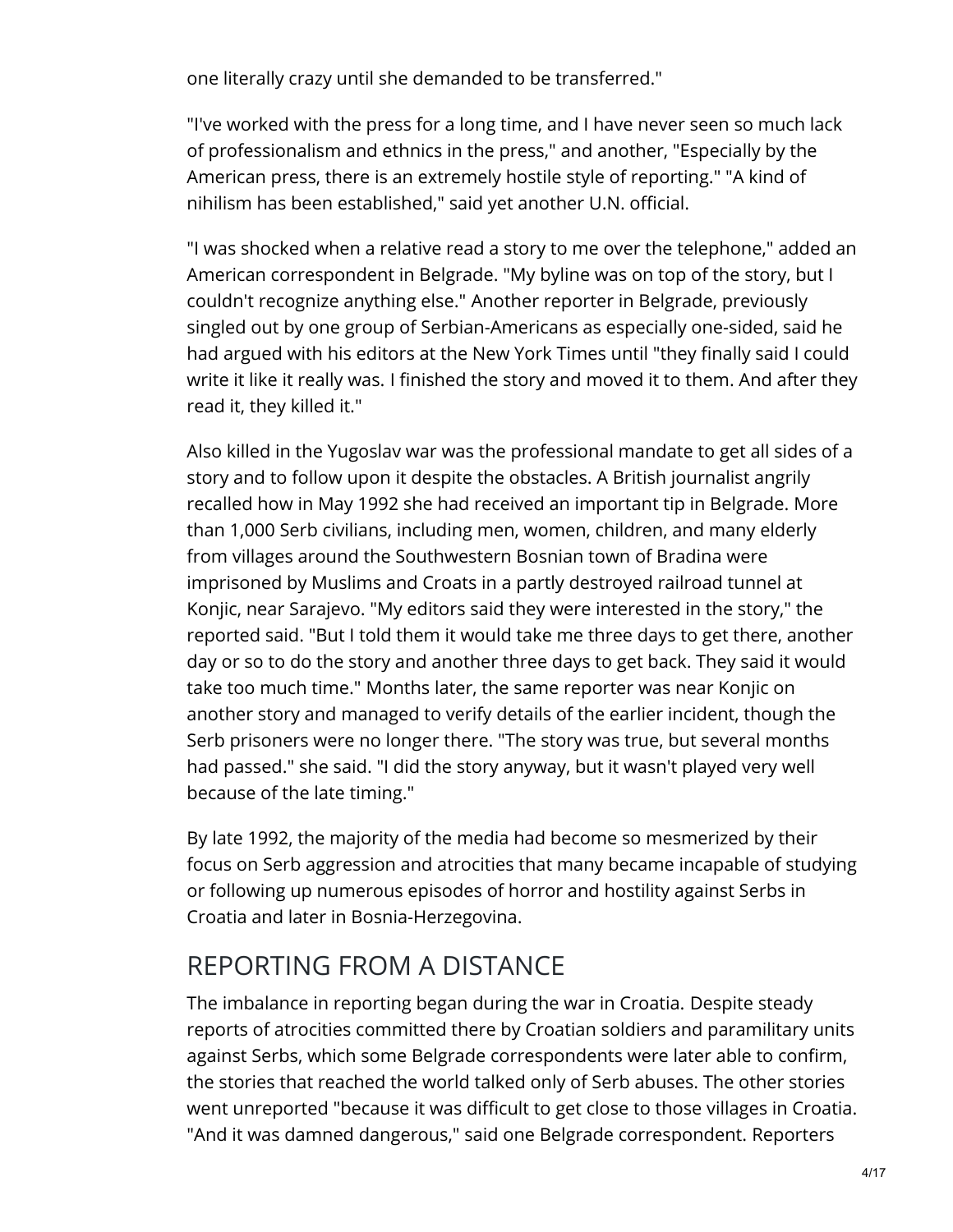tended to foxhole in Sarajevo, Zagreb, or Belgrade and depend on their networks of "stringers" and outlying contacts. Most arriving correspondents spoke no Serbo-Croatian, and interpreters were often domestic journalists or "stringers" with established allegiances as well as keen intuitions about what postcommunist censors in the "new democracies" in Zagreb and Sarajevo preferred. Reporters began to rely on aggressive government spokespeople the government Information Ministry in Zagreb soon acquired scores of englishfluent publicists, and the Bosnian government also mobilized scores of handlers for the Western media. In that struggle for media attention, the Serbs were handicapped by the media sense that "the story"lay in the plight of the Muslims and by the isolation of Serbia because of U.N. sanctions and its own policies, which continued the previous official communist disdain for foreign media.

Media newcomers to Belgrade, where the Yugoslav Federal Information Ministry included a mere half-dozen publicists, were therefore at a disadvantage. Coming from Western culture, they were accustomed to patronage, cooperation, access, and answers. But, isolated and denounced, the Belgrade government simply ignored their harangues. So, as some reporters freely admitted last February, they wrote what they wanted, often in adversarial tones. When official Belgrade read the results, it was confirmed in its original suspicion and passive media policies continued. Soon antagonisms became entrenched all around. Yet, unlike the controlled press in Zagreb, it was remarkable how domestic and foreign media through mid-1993 continued to lambaste the Serbian government. Perhaps Belgrade had a legitimate story to tell above the rising din form Sarajevo and Zagreb, where persistence, intensity, and volume had won the ears of the West. But, if so, it went untold because of official negligence, international sanctions, and a lack of media professionalism.

Before the Summer of 1991, only a handful of Western correspondents had been based in Belgrade. The majority, along with new reporters who arrived in late 1991 and 1993, eventually migrated to Sarajevo or Zagreb, where technical communications with the West became cantered - especially following the imposition of U.N. sanctions against Serbia on May 30, 1992. Establishing Zagreb as the communications and media hub during late 1992 and 1993 was all the more astonishing in light of Croatia's own repression of domestic media, which has included the resurrection of a communist-era law that threatens five years' imprisonment for anyone in the media, domestic or foreign, who criticizes the government.

Not surprisingly, Western journalists failed to produce meaningful stories with Zagreb datelines or hard-hitting reports that might shed unfavorable light on Croatian government figures or the darker sides of that "new" Balkan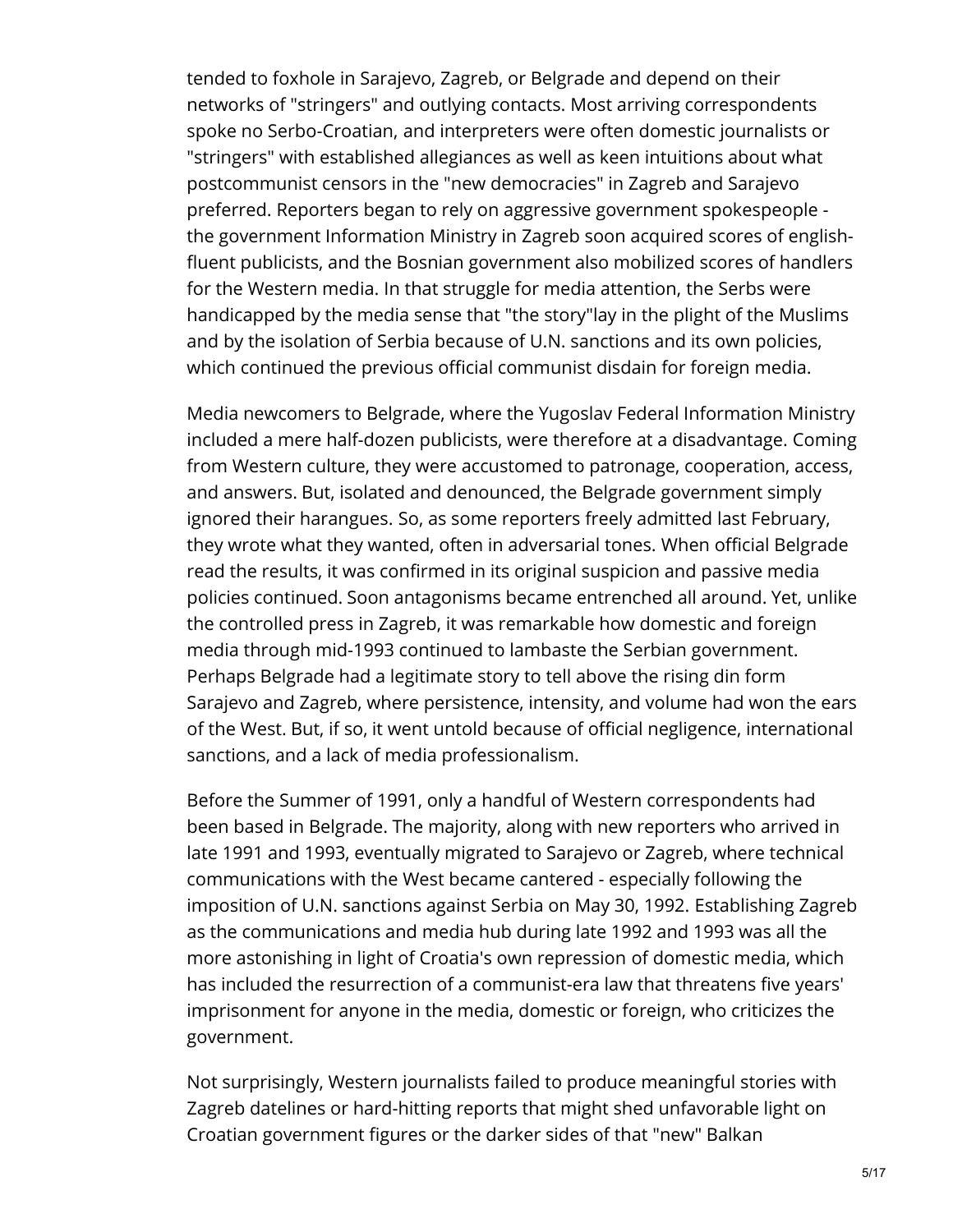democracy, where libraries where being purged of volumes unsympathetic to official policies. Although some stories were filed, foreign journalists tended to look the other way as the government reclassified requirements for Croatian citizenship and ordered new policies for religious instruction in public schools. Boulevards and public squares were brazenly renamed for World War II Ustashi figures.

Meanwhile, by late 1991 Belgrade-based journalists and correspondents were nervously confronting the arrival of 60,000 Serb refugees from Croatia who had horrifying accounts of atrocities and of the destruction of scores of Serb villages. Nearly 100 of the 156 remaining Serbian Orthodox churches in Croatia had been razed, according to the Patriarchate in Belgrade (more that 800 Serbian churches stood in Croatia before World War II). Media skepticism at the reports of refugees and Serbian officials limited any reporting about "concentration camps" holding Serb inmates, such as the one reported at Suhopolje among 18 destroyed Serb villages in the Grubisno Polje district. Another, later confirmed to exist, was at Stara Lipa, among the remains of 24 Serb villages in the Slavonska Pozega district where Serbs had been evicted from their homes.

A Reuters photographer, who returned from Vukovar to report the discovery of the bodies of 41 Serb children in plastic bags, was initially quoted in other wire stories. But because he had not personally seen the bodies, news organizations pulled their stories about the alleged massacre. The same media standards regrettably did not apply when Western newspeople dealt with reports based on second-and third-hand sources of massacres of Croats and later Muslims. The willingness to print without confirmation later affected the coverage of stories about tens of thousands of rapes of Muslim women.

By January 1992, it was too late to tell the Serbs' side of the war in Croatia because that war had ended. The war in Bosnia was about to erupt, with a host of new complexities. Few could follow the bewildering and abrupt alliances and counteralliances as Bosnian Serb and Croat forces attacked Bosnian government and Muslim troops and then Muslims fought Bosnian Croat forces.

When the Yugoslav civil war was nearly a year old, writer Slavko Curuvija diagnosed the cause of the media's disorientation: the role played by Western journalists who possessed minimal capabilities for covering a vexing civil war among South Slav cultures and nationalities. "The greatest difficulty for West European politicians and commentators in dealing with Yugoslavia is that most knew next to nothing about the country when they first delved into its crisis," he wrote in "The European." "Now that everything has come loose, they are disgusted by the chaos and their powerlessness to change anything overnight."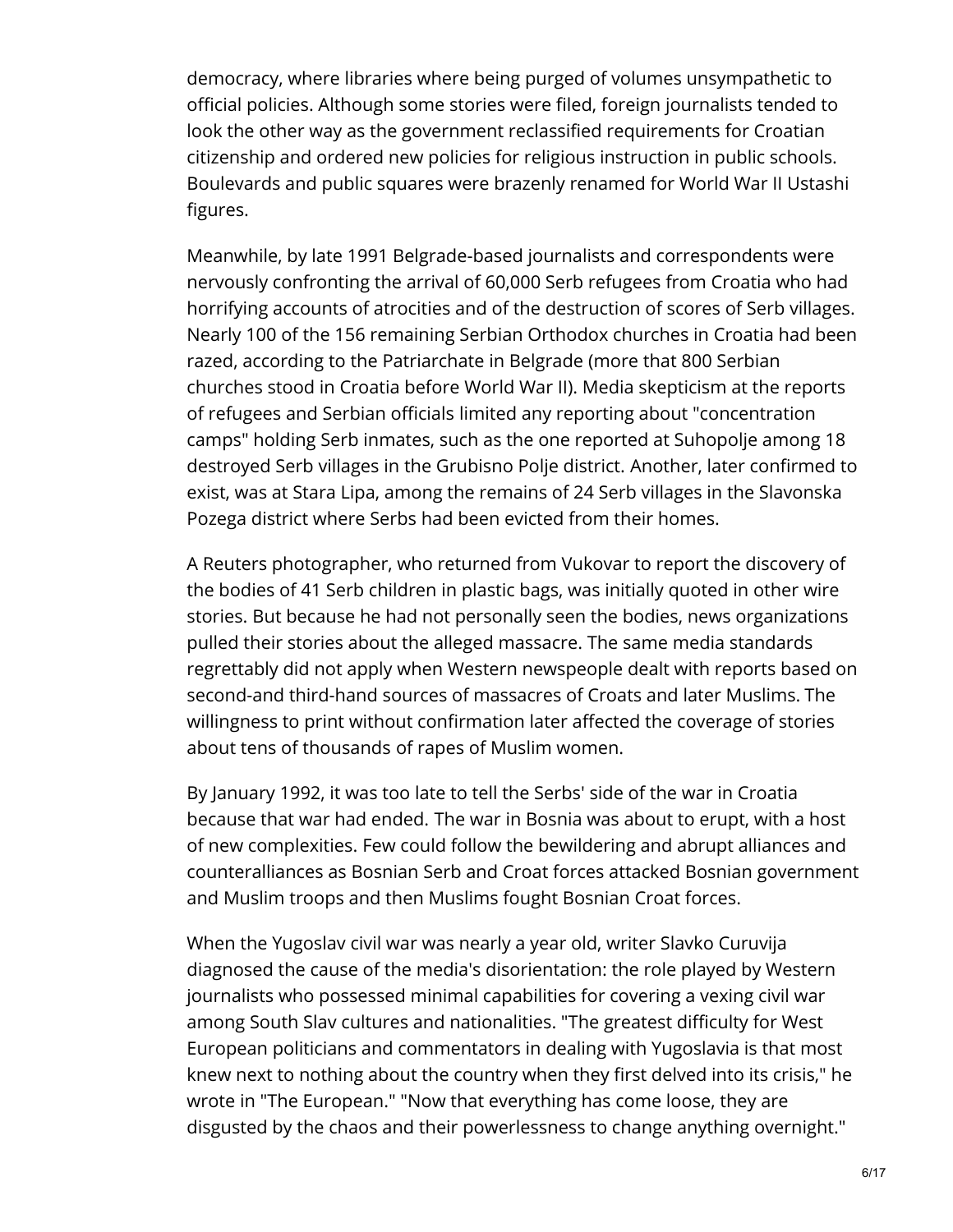It did not help the Western media that there were few credible guides to lead outsiders thought the twisted madness of Yugoslav fratricide. U.N. officials, primarily because they spoke English, became corroborating sources, spokespeople, and patient rotors for journalists, but they too lacked sufficient Balkan orientation. Editors back home were even less experienced about the new Balkan events and were quick to accept the offerings from the pack. Helpful U.N. officials were often uncertain about details or even the veracity of incidents reported, but within minutes Western news agencies accepted their background speculations as fact. The media, U.N. staffers noted with eventual bitterness, cast the U.N. as anti-Serb and then latter as pro-Serb. U.N. officials in Belgrade and Sarajevo winced when named as the source for prematurely blaming Bosnian Serbs for the fatal shooting of ABC-television news producer David Kaplan in August 1992. Senior U.N. officials later stated that their investigation had determined the shot could not have been fired from Serb-held areas, but the disclosure went almost unreported. Similarly, U.N. spokesman Larry Hollingsworth in Sarajevo was widely quoted in April 1993 when he angrily stated his hope that the "hottest corners of hell" were reserved for Serb gunners in an artillery salvo that fell on Srebrenica, killing 56 civilians. But absent from news reports was any similar condemnation by him or others concerning allegations that the Bosnian army inside Srebrenica had fired its tanks on Serb positions first, triggering the Serb artillery response, as the U.N. was attempting to broker a ceasefire.

## THE HIDDEN HAND

"Fingerprints" in the media war could be traced to public relations specialists, including several high-powered and highly financed U.S. firms, and their clients in government information ministries. The Washington public relations firms of Ruder Finn and Hill & Knowlton, Inc. were the premier agents at work behind the lines, launching media and political salvos and raking in hundreds of thousands and perhaps millions of dollars while representing the hostile republics, sometimes two at a time, in the Yugoslav war. Hill & Knowlton had for several years represented agencies in the previous Federal Republic of Yugoslavia before it disintegrated (the firm is best remembered for producing the phony witness who testified before a Congressional committee about the alleged slaughter of Kuwait infants after the Iraqi invasion of Kuwait). Ruder Finn, having simultaneously represented the governments of Croatia and Bosnia until mid-1993, when both stepped up ethnic cleansing of each other's civilians in Bosnia, with its liberal donations from Islamic countries. Soon after, Ruder Finn scored a public relations homerun in helping its Bosnian muslim clients dominate the June 1993 Conference on Human Rights in Vienna, virtual hijacking the two-week agents that climaxed with 88-to-1 vote deploring the failure of the U.N. to stop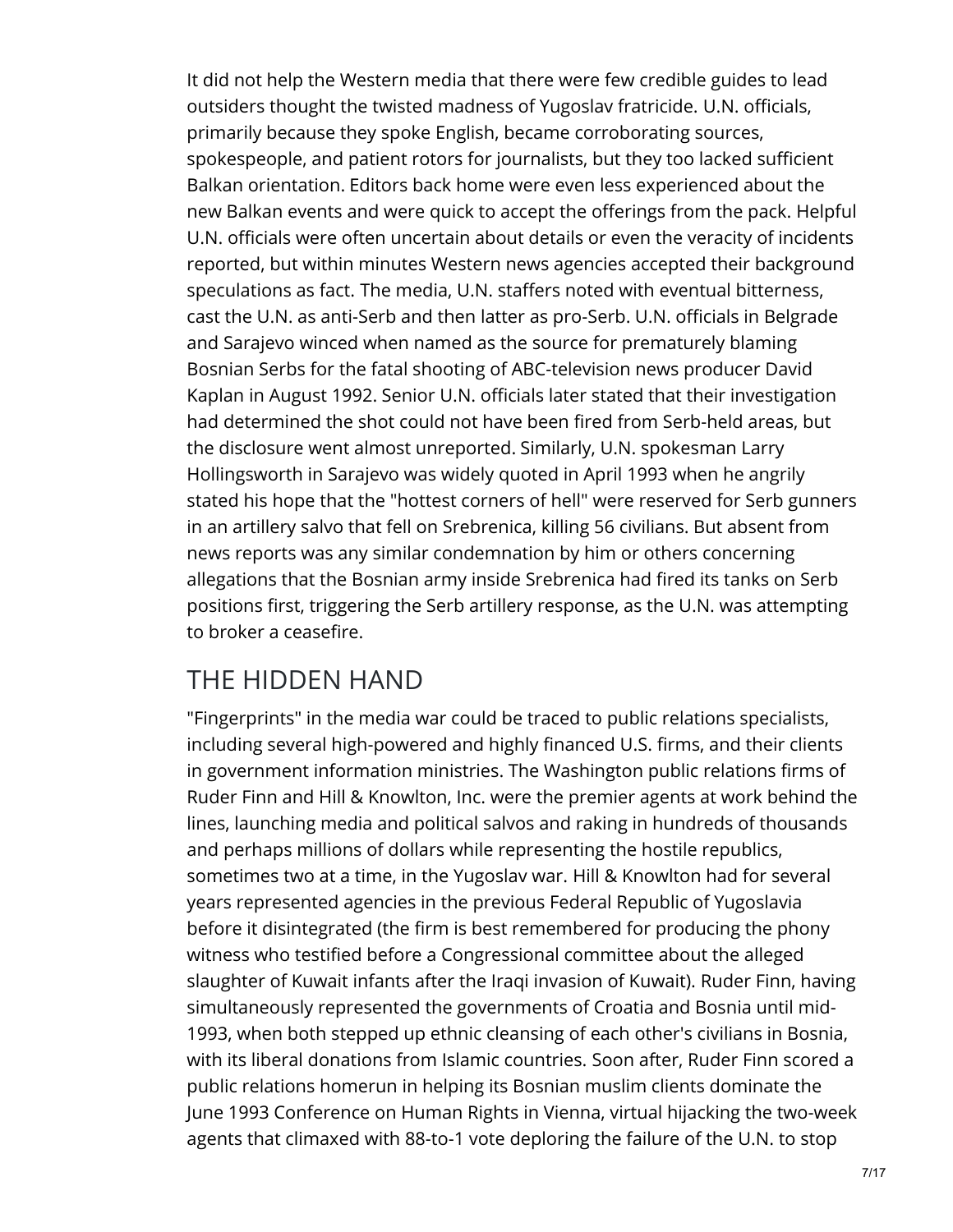the war and demanding that the arms embargo on Bosnia be lifted. Especially in the early days of the war in Croatia, few journalists were able to step back to take a clearer look at the images being manipulated to shape their stories. Many rookie Balkan reporters at first could do nothing but obediently attend nonstop press conferences. As Steve Crawshaw reported in the London "Independent":

"One thing is certain; nobody can complain that the Croatian publicity machine is overcautious about unsubstantiated allegations. If it is colorful tales that you are looking for, then Croatia can always oblige... if sometimes seems the ministers who turn up to the press conferences live in a rhetoric-rich, fact-free fairyland."

The London "Times" noted on November 18, 1991, that "clarity was an early victim of the war in Yugoslavia and reality has become progressively enveloped in a blanket of fog... as the desperate attempts to win the hearts and minds of Europe grow, the claims become wilder, the proof simpler. But the (governmentcontrolled) Croatian media are convinced that officials in London and Washington can be outraged into submission, so the assault continues unabated."

There can be little doubt that media advocacy from the field fed editorial responses at home. A typical "Time" cover story (March 15, 1993) led with "the agony of Yugoslavia keeps replaying itself with new bombardments, massacres, rapes and "ethnic cleansing." At each horrifying recurrence, world opinion is outraged and opinion leaders call for an end to the barbarism".

Far rarer was the introspection about the media's coverage of the war that Charles Lane voiced in "Newsweek" seven months earlier: "There is hypocrisy in the current outrage of Western journalists, politicians and voters. And perhaps even a strain of racism."

An excellent case of hyperbole was the peculiar statement that appeared in the March 15 "Time" cover story. In that article, Sadako Ogata, U.N. High Commissioner for refugees, was quoted as telling members of the U.N. Security Council that "civilians, women, children and old people are being killed, usually by having their throats cut." Ogata then said her information was derived from uncorroborated broadcasts by unidentified ham radio operators in Eastern Bosnia. Yet, such transmissions, an increasing source of on-the-scene propaganda, were frequently disproved after U.N. troops arrived. Nevertheless Ogata added, "if only 10 percent of the information is true, we are witnessing a massacre." "Time" thus concluded: "In fact Ogata, like other U.N. officials and foreign journalists, had no first hand knowledge of what was happening."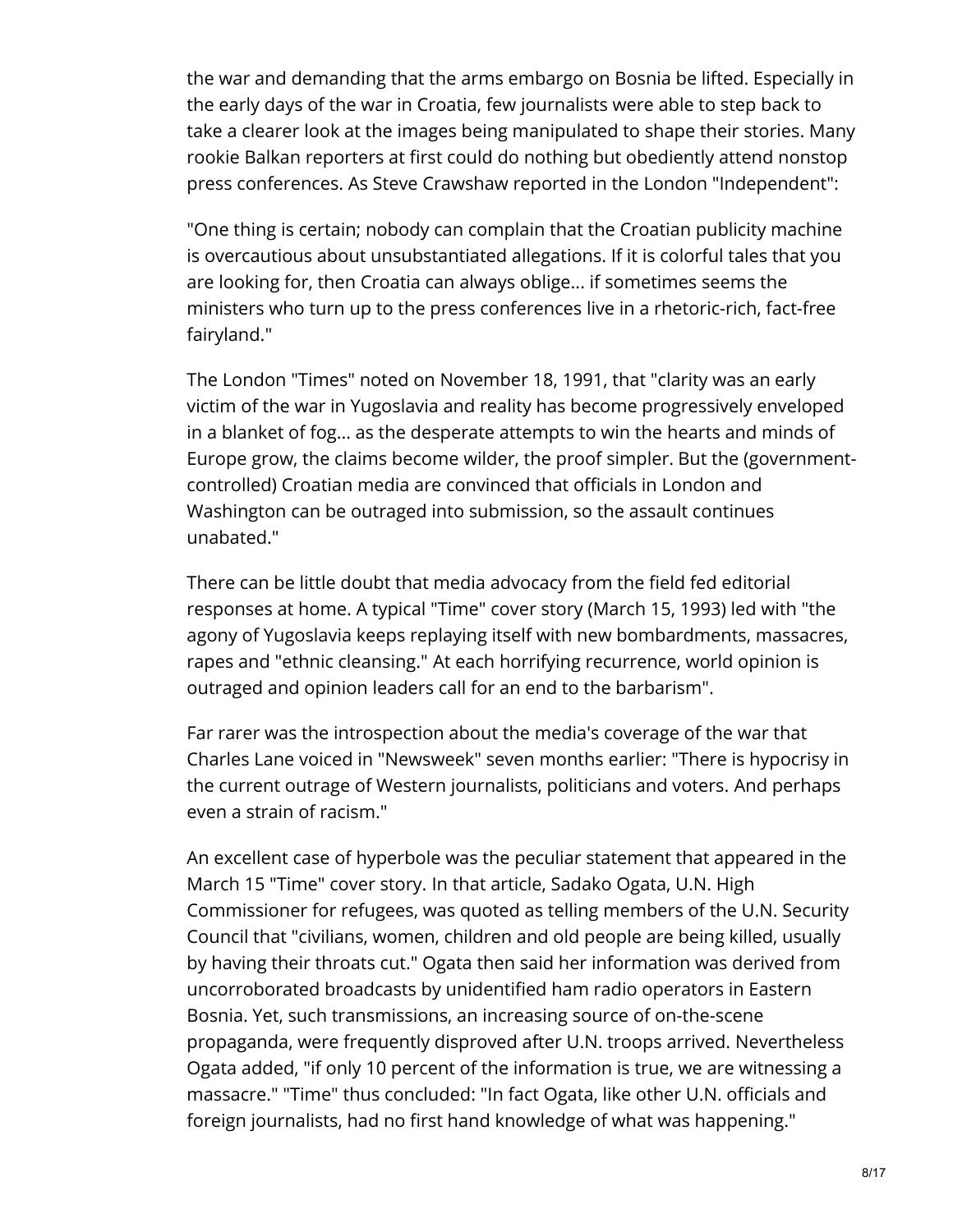"Time" also repeated that 70,000 "detention camp inmates" still existed. That echoed an exaggerated and uncorroborated statistic from a State Department spokesperson, whose mistake the Associated Press and "The New York Times" publicized during January 1993. A State Department official had admitted when confronted with the figure of 70,000 that it was a typographical error. The correct State Department estimate, she said, was less than 7,000.

News reports themselves showed that Bosnian Serbs were unusually cooperative in allowing international inspection of their camps, while Bosnian Muslims and Croats either refused or obstructed inspection of their camps - but that fact also received little public attention.

The media's effort to inflict a "massada psychology" upon Serbia, as political scientist and Carleton University (Ottawa) professor C.G. Jacobsen calls it, has not completely escaped the notice of several academics and a handful of journalists who have condemned manipulation and negligence in the press. "The myopia and bias of the press is manifest," Jacobsen wrote in his report to the Independent Committee on War Crimes in the Balkans. "The Washington Post," France's "L'Observateur" and other leading newspapers have published pictures of paramilitary troops and forces with captions describing them as Serb, though their insignia clearly identify them as (Croat) Ustasha."

In a three-month study of news reports, Howard University Professor of International Relations Nikolaos Stavrou detected "a disturbing pattern in news coverage." He claimed most of the stories were based on "hearsay evidence," with few attempts to show the "other side's perspectives. Ninety per cent of the stories originated in Sarajevo, but only 5 per cent in Belgrade. Stavrou's analysis cited ethnic stereotyping, with Serbs referred to as primitive "remnants of the Ottoman empire" and Yugoslav army officers described as "orthodox communists generals." News stories about Serbs abounded with descriptions of them as "eastern," "byzantine," and "orthodox", all were "repeatedly used in a pejorative context." Stavrou said Croats were described as "western," "nationalist," "wealthiest," "westernized," and most advanced in development of their "western-style democracy," while newspaper photographs neglected to show suffering or dead Serbs or destroyed Serb churches and villages.

#### THE MEDIA BECOME A MOVEMENT; CO-BELLIGERENT NO LONGER DISGUISED AS NONCOMBATANT AND NONPARTISAN

The 1993 double-barreled Pulitzer Prize for international reporting, shared between "Newsday's Roy Gutman and "New York Times" correspondent John Burns, raised at least a few eyebrows. Burns received the award primarily for his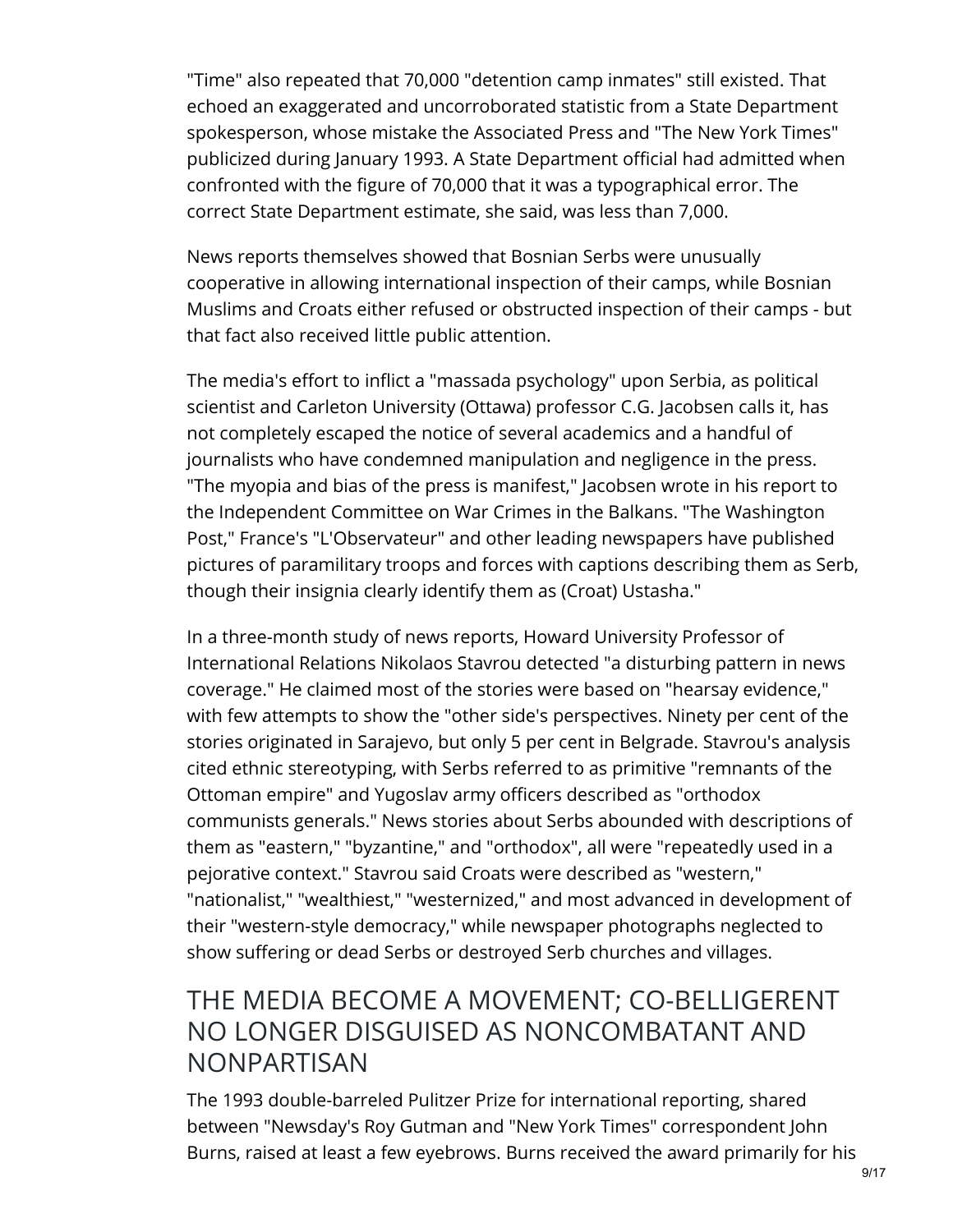account of seven hours of interviews with a captured Bosnian Serb soldier, Borislav Herak. Herak's confession of multiple rapes and murder occurred under the approving eyes of his Bosnian Muslim captors. Assured he would not be subjected to brutality as a prisoner, Herak also alleged that the thencommanding general of the U.N. Protection Forces (UNPROFOR), Lewis Mackenzie, had committed multiple rapes of young Muslim women. Despite its vulnerable nature, the lengthy story about the confession, without mention of the bizarre accusations against Mackenzie, went over "The New York Times" wire service on November 26, 1992, targeted for publication in large Sunday newspapers with almost no opportunity for challenge or timely rebuttal. Belgrade officials expressed serious doubts about Herak's mental competency, but during his trial the question was ignored and prosecutors offered little additional evidence beyond Herak's original confession.

In a subsequent advertisement in the May 1993 issue of "The American Journalism Review," "The Times" used curious wording to describe Burns's achievement. He "has written of the destruction of a major European city and the dispossession of Sarajevo's people. He virtually discovered these events for the world outside as they happened." According to "The Washington Post", the story about Herak "knocked everyone (in the Pulitzer jury) over."

One of Burns's first stories after his arrival back in Sarajevo in July 1993 contained a reference to the infamous "bread line massacre" of the previous year, which Bosnian Muslims used to pressure the U.N. Security Council as it prepared to vote for sanctions against Serbia. A year after some U.N. official acknowledged that Muslims, not Bosnian Serbs, had set off explosive that killed 22 civilians outside a Sarajevo bakery. Burns and the "Times" still reported the claim that a Serb mortar had caused the tragedy. Ironically, that same July 5 story by Burns focused on Bosnian paramilitary police in Sarajevo who were firing mortars on nearby Bosnian army units. Repeated attempts to interview Burns, who returned briefly to Toronto last June, were unsuccessful.

There have also been questions about Roy Gutman's pulitzer-winning scoops in August 1992 about two Serb-run "death camps." Gutman constructed his accounts, to his credit, admittedly so, from alleged survivors of Manjaca and Trnopolje. But as one British journalist, Joan Phillips, has pointed out: "The death camp stories are very thinly sourced. They are based on the very few accounts from hearsay. They are given the stamp of authority by speculation and surmise from officials. Gutman is not guilty of lying. He did not try to hide the fact that his stories were thinly sourced." But it is also true, as Phillips noted, that Gutman's disclaimers were placed near the end of the article. Yet those stories were the principal basis for the world's belief that the Serbs were not simply holding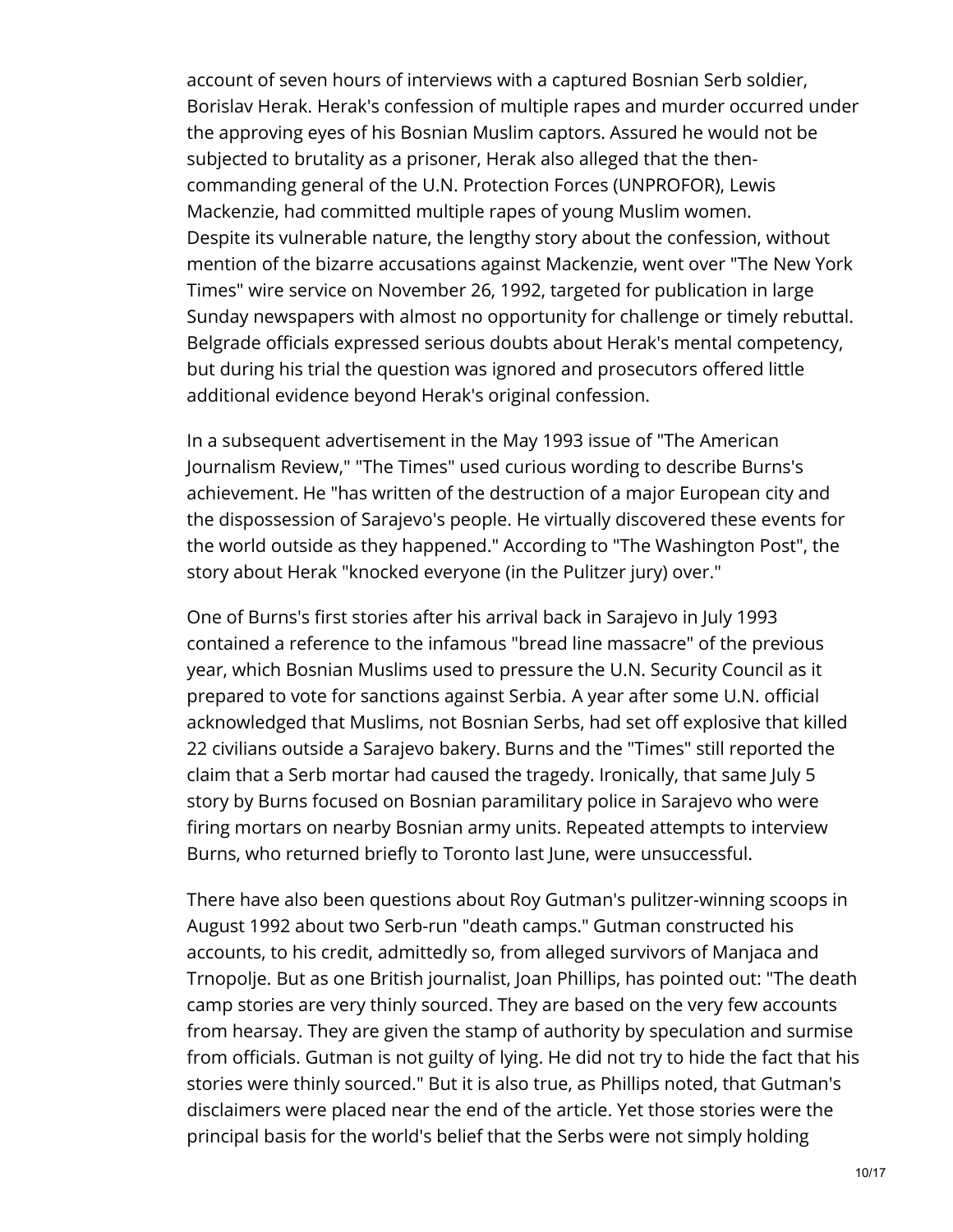Muslim prisoners but were operating death camps in Bosnia. Phillips also drew attention to Gutman's visit in September 1992 to the scene of a massacre of 17 Serbs near Banja Luka, which went unreported until December 13, three months later. Gutman could not be contacted and "Newsday" editors would not explain the lapse in publication. Gutman did discuss his reporting later on: in an interview in the July 1993 "American Journalism Review," he explained that he had abandoned strict objectivity in his coverage in order to pressure governments to act.

# PLAYING FAVORITES

The entire media response to the issue of atrocities against Serbs raises a troubling question: why did the press show such minimal interests in Serb claim of death camps housing their own people? Documents submitted to the European parliament and U.N. by Bosnian Serbs have included horrible claims:

\* late March 1992 - Serb females imprisoned at Breza were raped and then murdered by Muslims; their bodies were later incinerated. \* May 27, 1992 - female prisoners from Bradina were taken to the camp in Celebici where they were repeatedly raped.

\* July 26, 1992 - an escapee from Gorazde reported Muslims forced Serb fathers to rape their own daughters before both were murdered.

\* August 27, 1992 - an affidavit by Dr. Olga Drasko, a former inmate of an Ustashi camp at Dretelj, described rapes and mutilations of women, including herself, during her three month confinement.

\* November 1992 - a group of Serb women released from Tuzla requested late-term abortions after having been repeatedly raped by Muslim during lengthy captivities.

\* December 10, 1992 - in Belgrade, Serbian Orthodox Patriarch Pavle told official of the Swiss Federal Parliament and representatives from European Ecumenical Movements that 800 Serb women were documented as repeated rape victims in 20 camps operated by Muslims and Croats. The Patriarch also cited parts of an August 2, 1992, report from the State Center for Investigation of War Crimes (Serb Republic of Bosnia-Herzegovina). Compiled for the U.N. in November 1992, it identified locations at Sarajevo, Tuzla, Bugojno, Konjic, Bihac, and Slavnoski Brod where Serb women were allegedly confined and raped by Croat and Muslim soldiers.

Also unnoticed by the media was the submission on December 18, 1992, of the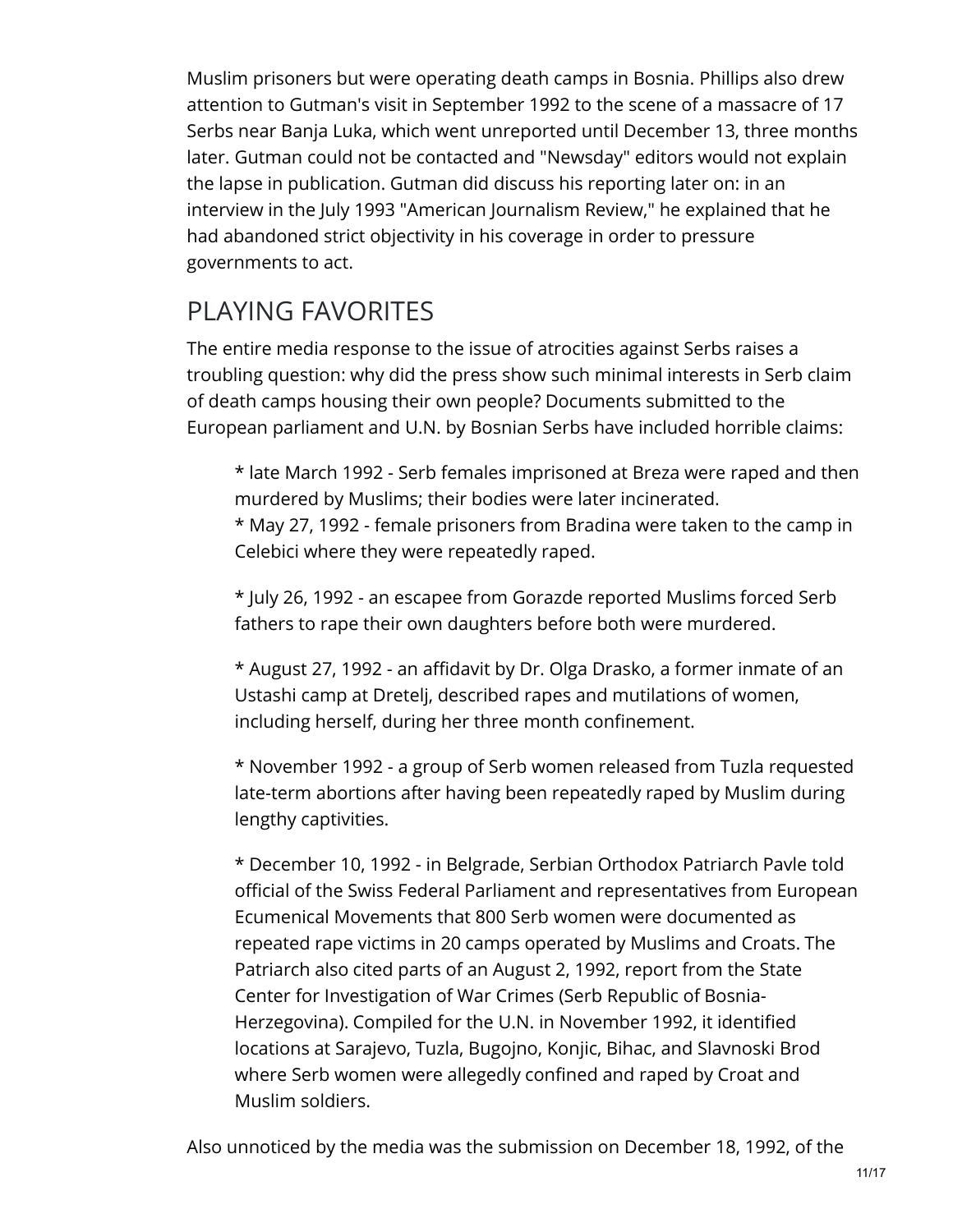lengthy report (s/24991) by the U.N. Security Council to the General Assembly. The report includes some of the depositions by Serb rape victims from the incidents above. U.N. officials have never explained why it was not made publicly available until January 5, 1993, even though it was the only report produced by an international agency that contained documented testimonies from any rape victims up until that time. Yet, while that report was receiving minimal circulation at the U.N., the news media were focusing on undocumented claims soldiers had committed as many as 60,000 rapes of Muslims women.

From the start of the Bosnian war in April 1992 until November of that year, thousands of refugees fled into Croatia and other countries. There, extensive interviews failed to disclose allegation of "systematic rape." Then suddenly, in late November and early December, the world received a deluge of reports about rapes of Muslim women. The accounts originatedin the Information Ministries of the governments of Croatia and Bosnia-Herzegovina. The January 4, 1993, "Newsweek," for one, quoted unsubstantiated Bosnian government claims of up to 50,000 rapes of Muslims by Serb soldiers.

A European Community delegation headed by dame Anne Warburton made a hurried investigation during two brief visits to the region in December 1992 and January 1993. It reported that it had visited primarily Zagreb but obtained only minimal access to alleged Muslim victims of refugee centers where victims were supposedly located. Of note, the delegation said it had encountered additional reports about rapes of Croat and Serb women. Although it declined to specify the source of "the most reasoned estimates suggested to the mission, "Warburton's group decided to accept and report "the number of victims at around 20,000."

An inquiry by the U.N. Commission on Human Rights soon presented a more moderate estimate, however. Its investigators visited Bosnia, Croatia, and Serbia from January 12 to 23, 1993. In its report of February 10, the Commission, while refraining from giving an official estimate, mentioned a figure of 2,400 victims. The estimate was based on 119 documented cases. The report concluded that Muslims, Croats, and Serbs had been raped, with Muslims making up the largest number of victims.

Finally, the EC's Committee on Women's Rights held hearings on February 17 and 18 on the Warburton delegation's findings, eventually rejecting the estimate of 20,000 Muslim rape victims because of the lack of documented evidence and testimony. At the hearing, U.N. War Crimes Commission Chairman Frits Kalshoven testified that the evidence collected up to that point would not stand up as proof in a court. Similarly, representatives from the U.N. High Commissioner for Refugees concluded that not enough independent evidence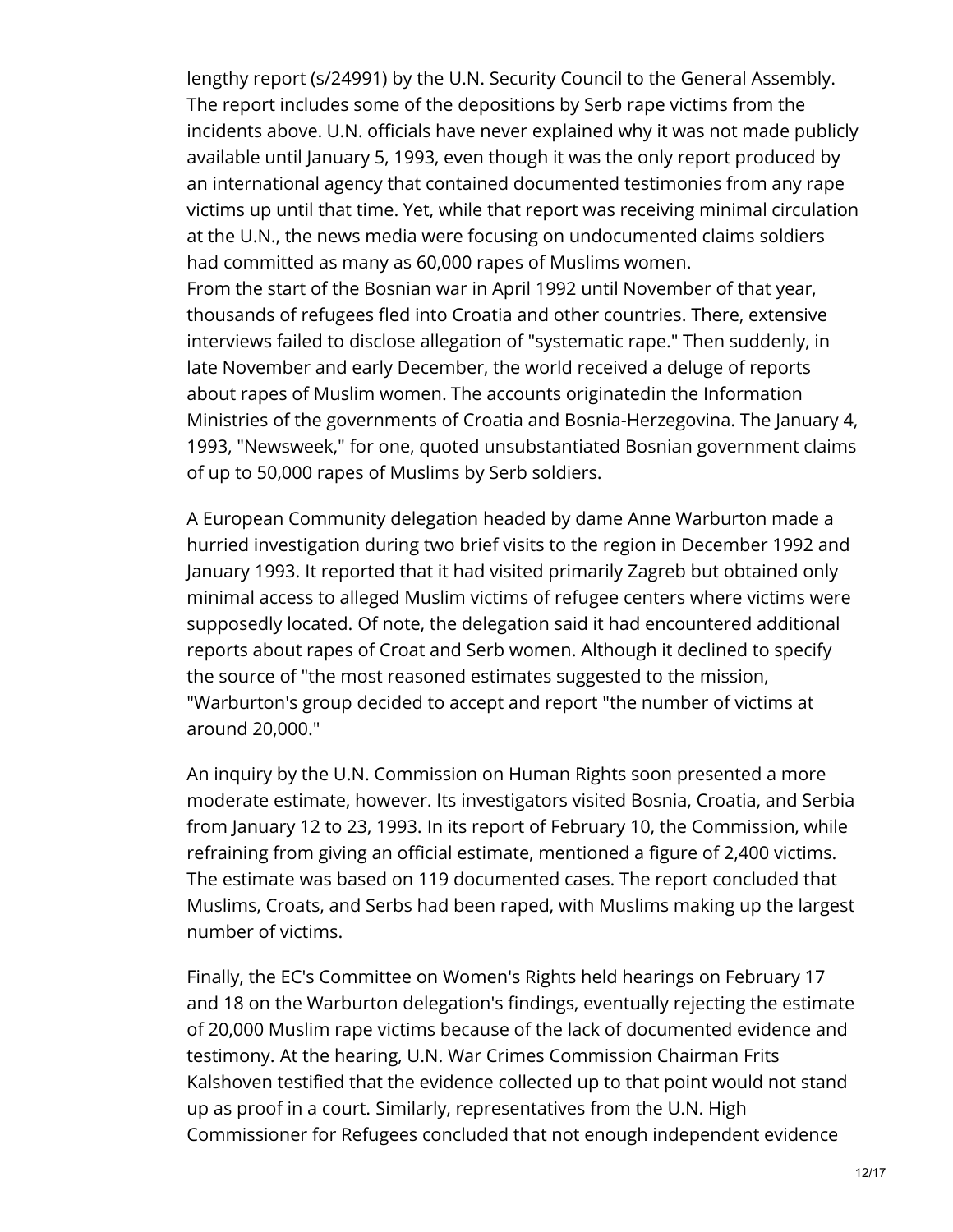could be found, while Amnesty International and the International Committee of the Red Cross concurrently declared that all sides were committing atrocities and rape.

The resulting handful of rape-produced births also clearly contradicts claims of waves of systematic rape-induced pregnancies supposedly treated in Bosnia hospitals and reported by Bosnian government authorities and Western journalists.

The general lack of follow-up on the rape allegations is in stark contrasts to the lone account of French journalist Jerome Bony, who described in a February 4, 1993, broadcast on the French television program "Envoye Special" his trek to Tuzla, notorious for its concentration of Muslim rape victims:

"When I was at 50 kilometers from Tuzla I was told, 'go to Tuzla high school ground (where) there are 4,000 raped women'. At 20 kilometers this figure dropped to 400. At 10 kilometers only 40 were left. Once at the site, I found only four women willing to testify."

At the height of the rape story, media gullibility reached new levels. In mid-February 1993, the Associated Press, citing only a Bosnian government source, reported alleged cannibalism by starving Muslims in Eastern Bosnia. The story achieved instant headlines in the United States. Receiving little if any play, however, was the vigorous denial the following day by U.N. officials in Bosnia, who rushed to the scene of supposedly starving villagers and discovered them still in possession of livestock and chickens.

In its effort to force Western military intervention, the media also critically neglected to report essential details about the 17-hour debate last may that led to the Bosnian Serb Parliament's rejection of the Vance-Owen plan. No fewer than 50 reports were filed on the Associated Press and "New York Times" wire services in the 18 hour period following the final vote by the Bosnia Serb Parliament, but only one of them attempted a minimal description of the plan.

Among their objections were the following:

- the plan's narrow umbilical connection between Serbia and Serbpopulated territories adjacent to Croatia and within Bosnia was not a defensible, long-term proposition.

- some 460,000 Bosnian Serbs would end up in Muslim provinces and 160,000 Bosnian Serbs would be located within Croat provinces.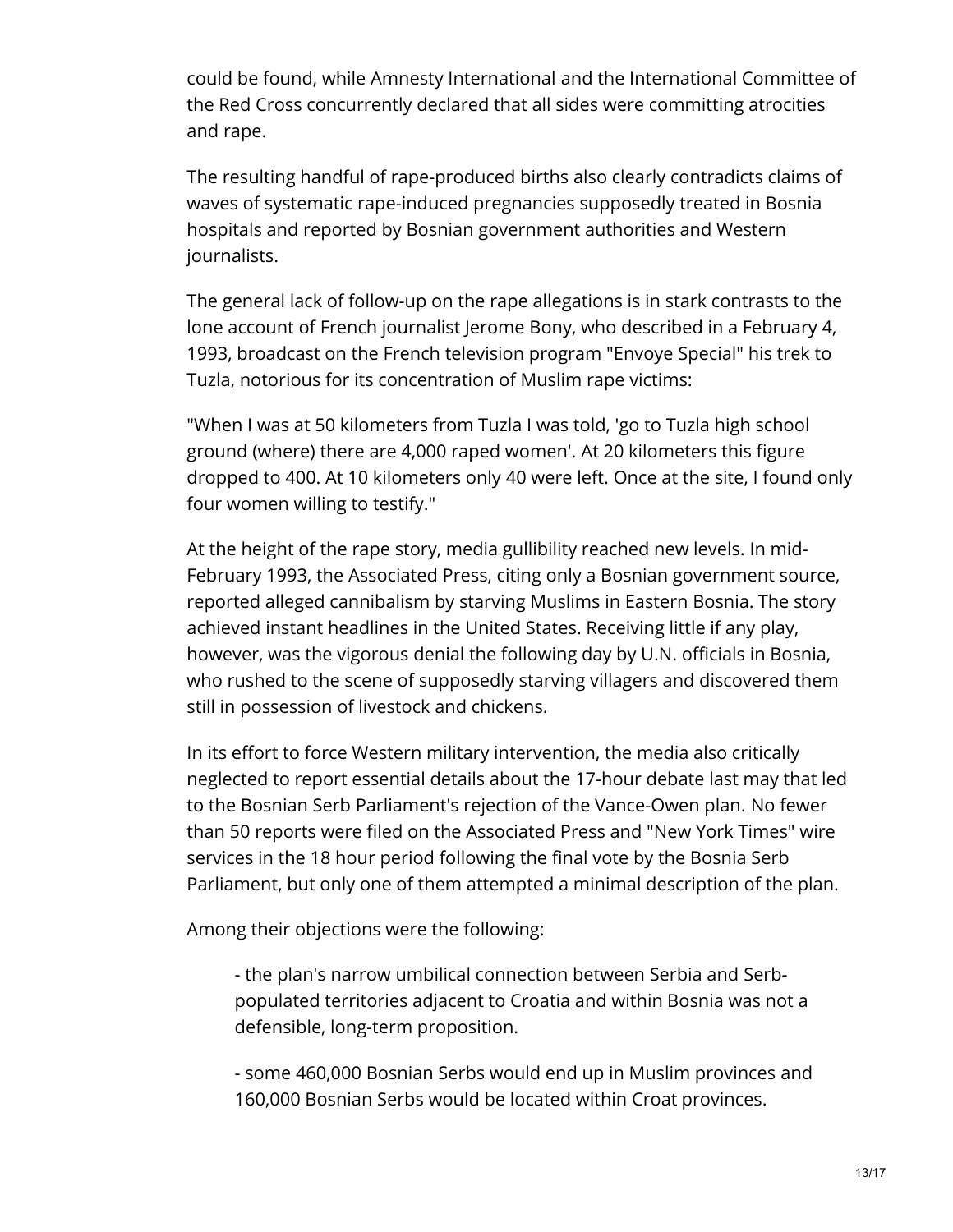- of a total of \$31,4 billion in identified assets in Bosnia-Herzegovina, the Vance-Owen plan apportioned \$18 billion to Muslims, \$7,3 billion to Croats, and \$6.1 billion to Serbs.

- none of the known deposits of bauxite, lead, zinc, salt, or iron would be given to the Bosnian Serbs.

- out of 3,900 megawatts in electrical generating capacity, Muslims would receive 1,765 megawatts, and Croats would receive 1,220 megawatts, and Serbs would receive 905 megawatts (all 10 hydroelectric plants would essentially be under the control of Bosnian Croats).

- of the 920 total kilometers of railway lines, 260 through Croat areas, and 160 through Serb-controlled lands.

- only 200 out of 1,200 kilometers of improved roadways would lie within Bosnian Serb jurisdictions.

- Bosnian Serbs would have been required to relinquish or would have otherwise lost nearly 24 percent of the land they have held for generations.

#### AWKWARD REALITIES

"The mauling of Sarajevo, the worst single crime against a community in Europe since Auschwitz, cannot be watched impassively night after night on television news bulletins," as Robert Fox of the London "Daily Telegraph" put it. That was the general image. But another side of the story deserved more attention.

As early as July 1992, senior Western diplomats had stated publicly that Bosnian Muslim forces in Sarajevo were repeatedly provoking Serb shelling of the city to trigger western military intervention. But few wire stories from Sarajevo bothered to establish that the almost daily artillery barrages and ceasefire violations were not always started by Bosnian Serbs, who often, officials said repeatedly, were returning fire from Muslims who had fired on Serb targets and neighborhoods first. Without making such distinctions, stories implied that the Serbs were alone to blame for the "Siege of Sarajevo." Also, U.N. observers were positioned primarily to detect artillery actions by Serbs, raising questions about the volume of non-Serb artillery fire, which was often observed to be almost as intense as Serb shelling.

"Kosevo" hospital in Sarajevo was a favorite backdrop for television journalists who, when the hospital's water supply was interrupted because of the shelling, eagerly awaited the first birth without water in the maternity ward. Once they got their pictures, the Western film crews dismantled their cameras and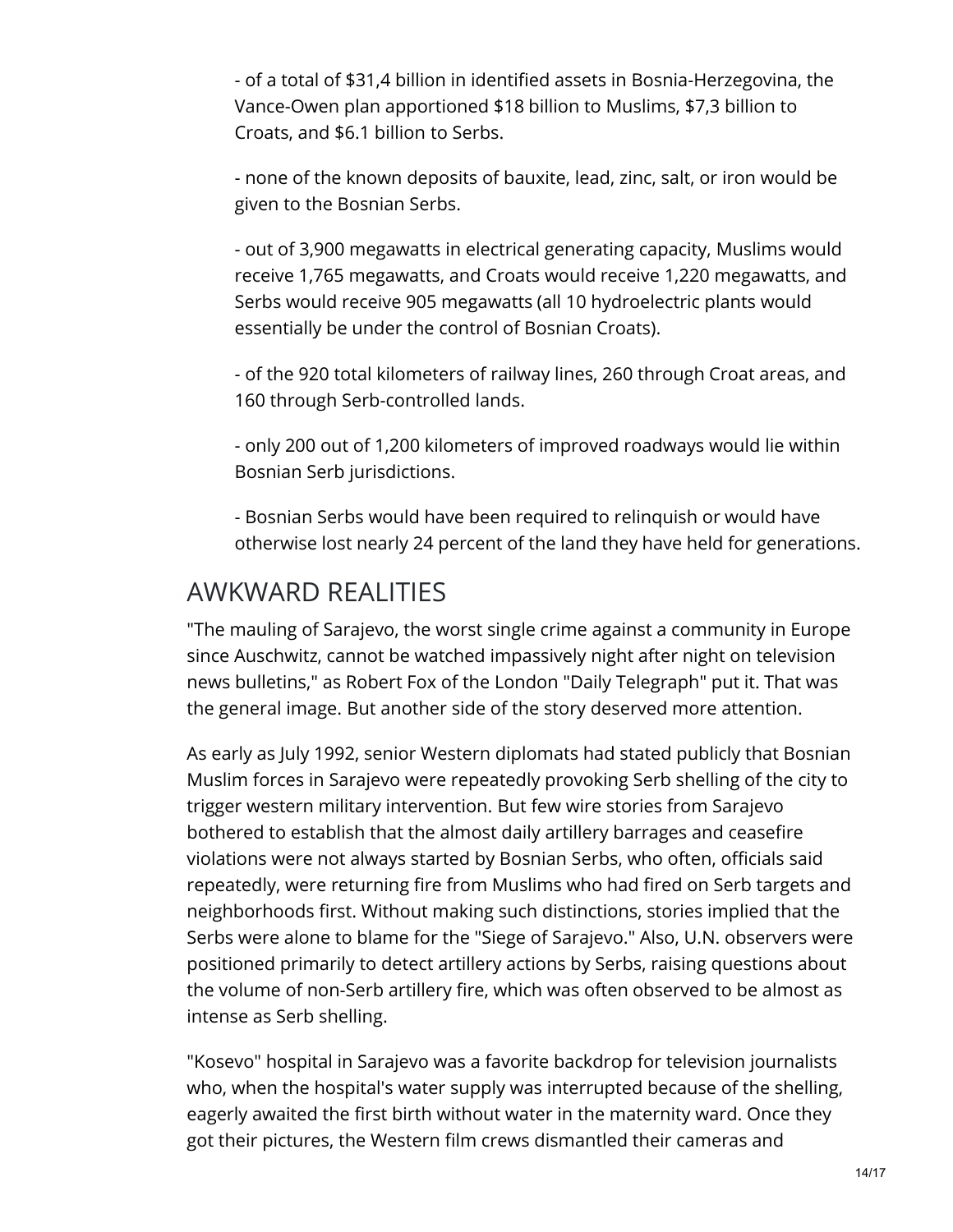returned to the nearby Holiday Inn, where hot water was abundant. Unreported was the fact that on their exit from the hospital they had to avoid tripping over a shielded Bosnian army mortar emplacement that was never identified as the probable reason why Serbs sporadically fired at the hospital.

Countless news stories rarely heeded statements from U.N. officials that Bosnian Muslim units frequently initiated their own shelling of Muslim quarters of the city as well as Serb neighborhoods. For instance, on March 23, 1993, major Pee Galagos of UNPROFOR in Sarajevo described the previous day's exchanges; "There were 341 impacts recorded: 133 on the Serbian side and 208 on the Bosnian side with 82 artillery rounds, 29 mortar rounds and 22 tank rounds hitting the Serbians; and 115 artillery, 73 mortar and 20 tank rounds hitting the Bosnians."

It was a rare exception to the media's usual tilt when, on July 22, 1992, the "Guardian" reported U.N. commander Mackenzie's reaction to attacks on civilian targets in Sarajevo: "Mortars are set up beside hospitals, artillery beside schools, mortars and other weapons are carried in ambulances. I've never seen the Red Cross abused like that, on both sides." Such reports seldom appeared in the American media, which may explain some dramatic differences in the public perspectives about intervention between Europe and the United States.

French general Phillipe Morillon, following his relief as commander of UNPROFOR in late June 1993, emphatically blamed the Bosnian Muslim government for failing to lift the siege of Sarajevo. In an interview with the Prague daily "Lidove Noviny", Morillon said the Bosnian regime wanted to keep Sarajevo a focal point for world sympathy and repeatedly refused to allow UNPROFOR to achieve a ceasefire.

By mid-1993, the ability to tell the Serb side of the story was gone, as some observers recognized. "The Serbians have much to say and as yet have had virtually no opportunity to do so," argued Mary Hueniken in "The London Free Press." "Sanctions slapped on Serbia prevent it from hiring a PR firm to help it put its two cents in," reported the June 7, 1993, issue of "O'Dwyer's Washington Report," a public relations and public affairs publication that monitors the PR industry in Washington.

"As a result, Serbs, thought surely guilty of numerous atrocities, have been pilloried in the press. Reporters, meanwhile, cheer on the out-gunned Bosnians, who undoubtedly have their own skeletons in the closet, and give Croatia, which wants to carve up its own chunk of Bosnia, a free ride. The U.S. public won't get a clear picture of what is really happening in the Balkans until Serbia is allowed to present its case through PR."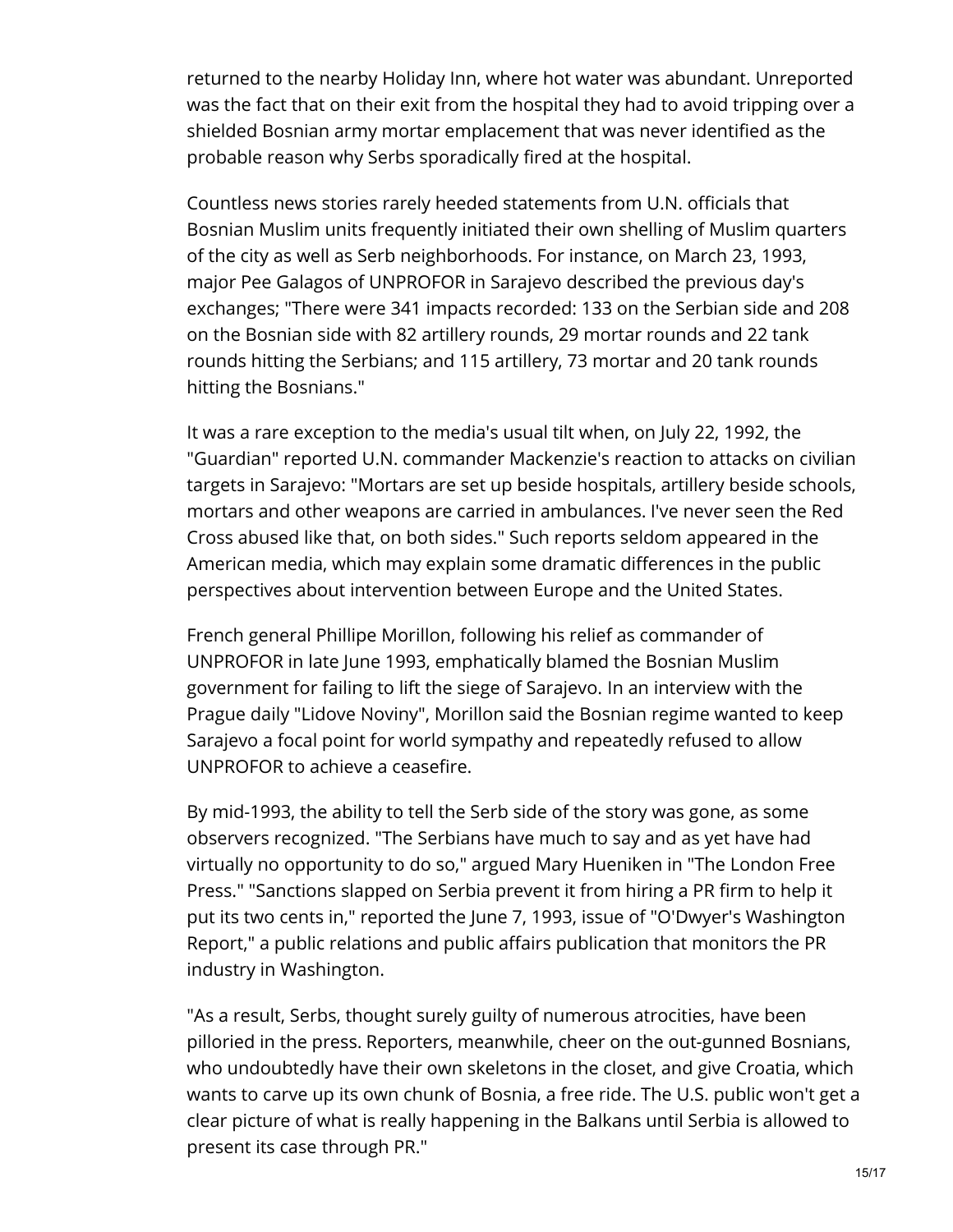The tentative media self-criticism that has emerged so far has focused superficially on television coverage of the Yugoslav civil war. According to the Center for Media and Public Affairs, a nonprofit research organization in Washington, for the first three months of 1993 the major networks aired 233 stories on Bosnia during prime-time news, as opposed to only 137 stories on president Bill Clinton's economic plans.

Similarly, Marc Gunther, of Knight-Ridder newspapers, noted the "depressing regularity" of ABC's "World News Tonight" broadcasts about Bosnia. "Is ABC doing too much with the story, or are its rivals not doing enough? And what accounts for the different approaches?" he wrote. Gunther's story was based on the "Tyndall Report", which monitors evening newscasts. It found that ABC's Yugoslav war reporting had provided 301 minutes of coverage, compared with 179 for NBC's "Nightly News" and 177 for the CBS'S "Evening News" during the 11 months that ended in March."

"In 1992, excluding the election, the most covered story on ABC was the Balkans," Gunther continued. "CBS's top story was the Los Angeles riots, while NBC devoted the most minutes to Somalia. ABC's "Nightline", meanwhile, has devoted more than a dozen programs to the Balkans since last year, many consisting entirely of reporting from the scene of the fighting." The analysis suggested a special ABC commitment to the Bosnian war. Gunther noted that Roone Arledge "has a personal connection to the war because, as president of ABC sports, he produced coverage of the 1984 Winter Olympics in Sarajevo. Last year, David Kaplan, a producer for ABC's "Prime Time Live", was killed by a sniper's bullet while preparing a report on the war." Gunther also underlined Peter Jennings's "personal convictions on Bosnia" and his admonitions that the world community had failed to ease the suffering there. An ABC spokesman, contacted for response, said Gunther and the Knight-Ridder story were "right on the money."

In ABC's case, the motive for its coverage may be easy to find. But that is not the case for many other news organizations. In the wake of the negligence and pack journalism that have distorted the coverage of the Yugoslav civil war to date, the media would be well-advised to gaze into their own mirrors and consider their dubious records. At some point, historians or unofficial international investigation will determine the true culpability of all the actors in the Yugoslav tragedy. But one of those actors is the press itself. In Bosnia, where major governments had few intelligence assets and where the role of international public opinion was central, it was critical that the news media report with precision and professionalism. Instead, the epitaph above the grave of objective